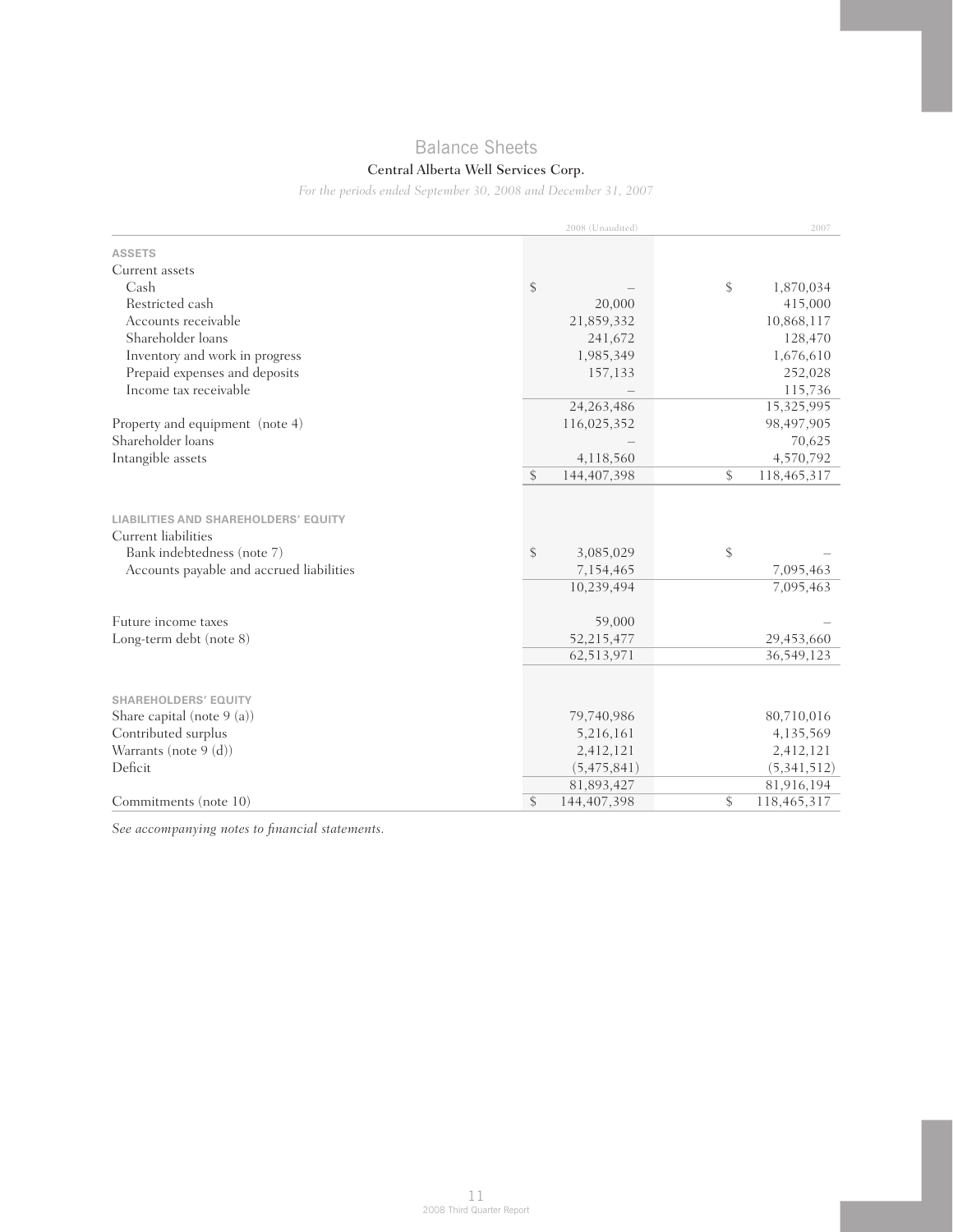# Statements of Loss, Comprehensive Loss and Deficit

## Central Alberta Well Services Corp.

*For the three and nine months ended September 30, 2008 and 2007*

|                                                                                |                | THREE MONTHS ENDED SEPTEMBER 30 | NINE MONTHS ENDED SEPTEMBER 30 |                               |  |
|--------------------------------------------------------------------------------|----------------|---------------------------------|--------------------------------|-------------------------------|--|
| (Unaudited)                                                                    | 2008           | 2007                            | 2008                           | 2007                          |  |
| <b>REVENUE</b>                                                                 | \$23,021,857   | \$11,913,026                    | \$60,363,519                   | \$34,776,387                  |  |
| <b>EXPENSES</b>                                                                |                |                                 |                                |                               |  |
| Operating expenses                                                             | 14,519,105     | 7,757,490                       | 38,155,032                     | 23,021,321                    |  |
| General and administrative                                                     | 2,876,908      | 1,613,818                       | 7,991,748                      | 4,887,478                     |  |
| Stock based compensation                                                       | 266,307        |                                 | 658,937                        | 1,257,117                     |  |
| Interest                                                                       | 1,273,326      | 744,671                         | 3,874,713                      | 4,508,906                     |  |
| Depreciation                                                                   | 2,880,579      | 2,245,859                       | 9,190,450                      | 6,493,150                     |  |
| Amortization                                                                   | 150,744        | 150,744                         | 452,232                        | 452,232                       |  |
|                                                                                | 21,966,969     | 12,512,582                      | 60, 323, 112                   | 40,620,204                    |  |
| <b>NET LOSS BEFORE TAX</b>                                                     | 1,054,888      | (599, 556)                      | 40,407                         | (5,843,817)                   |  |
| <b>INCOME TAXES</b>                                                            |                |                                 |                                |                               |  |
| Current                                                                        |                |                                 | 115,736                        | 1,162                         |  |
| Future (reduction)                                                             | 59,000         | 184,000                         | 59,000                         | (498, 100)                    |  |
|                                                                                | 59,000         | 184,000                         | 174,736                        | (496, 938)                    |  |
| <b>NET LOSS AND COMPREHENSIVE LOSS</b>                                         | 995,888        | (783, 556)                      | (134, 329)                     | (5,346,879)                   |  |
| <b>DEFICIT, BEGINNING OF PERIOD</b>                                            | (6, 471, 729)  | (4, 563, 323)                   | (5,341,512)                    | (15,097,957)                  |  |
| APPLICATION OF PRIOR YEAR DEFICIT TO SHARE CAPITAL                             |                |                                 |                                | 15,097,957                    |  |
| <b>DEFICIT, END OF PERIOD</b>                                                  | \$ (5,475,841) | (5,346,879)<br>$\mathbb{S}^-$   | (5,475,841)<br>\$              | (5,346,879)<br>$\mathbb{S}^-$ |  |
| NET EARNINGS (LOSS) PER SHARE (note 9 (c))<br>Basic and diluted loss per share | 0.04<br>\$     | \$<br>(0.03)                    | \$                             | (0.19)<br>\$                  |  |
|                                                                                |                |                                 |                                |                               |  |

*See accompanying notes to financial statements.*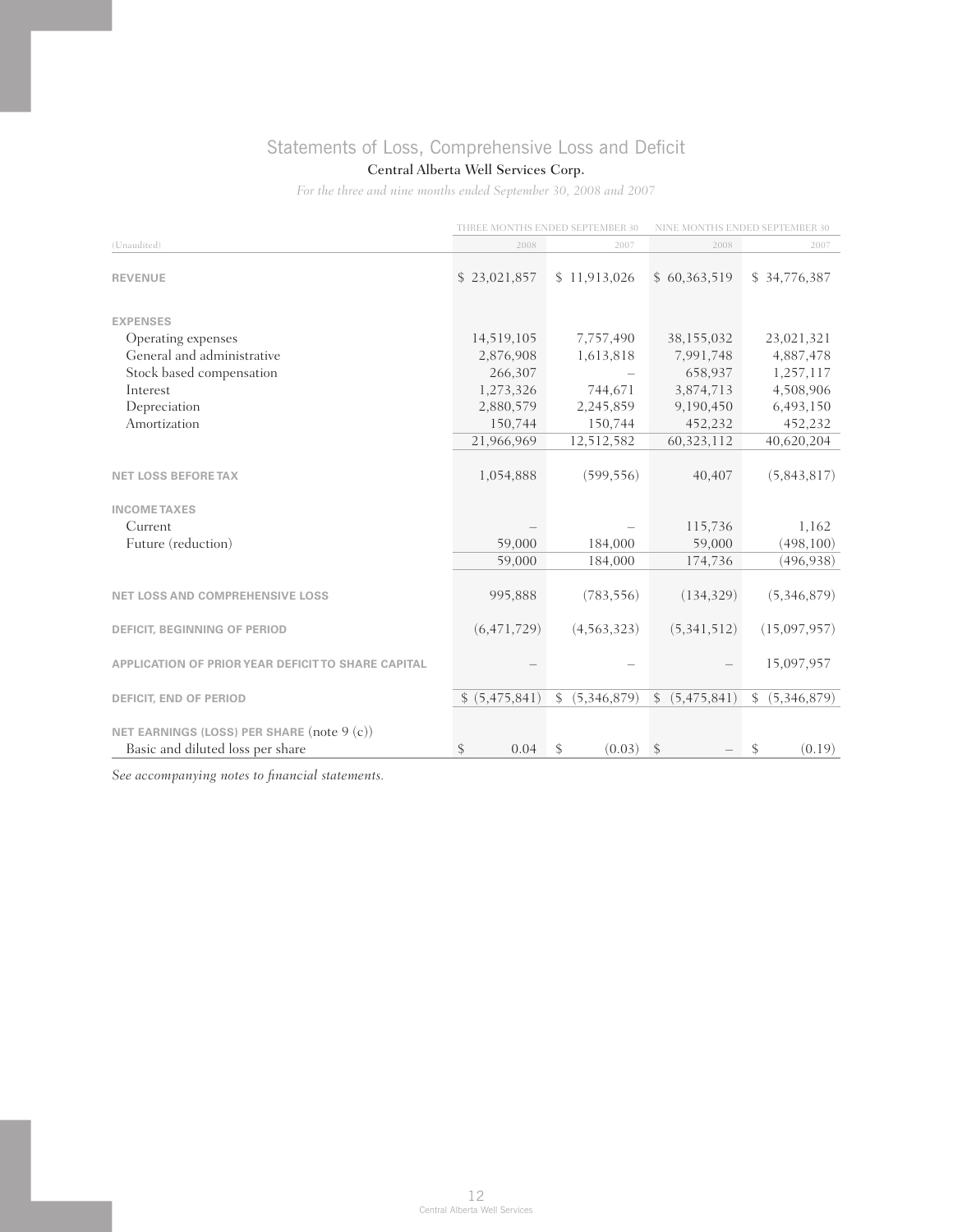## Statement of Cash Flows

## Central Alberta Well Services Corp.

*For the periods ended September 30, 2008 and 2007*

|                                                                       |               | THREE MONTHS ENDED SEPTEMBER 30 |                  | NINE MONTHS ENDED SEPTEMBER 30 |  |
|-----------------------------------------------------------------------|---------------|---------------------------------|------------------|--------------------------------|--|
| (Unaudited)                                                           | 2008          | 2007                            | 2008             | 2007                           |  |
|                                                                       |               |                                 |                  |                                |  |
| <b>CASH PROVIDED BY (USED IN):</b>                                    |               |                                 |                  |                                |  |
| <b>OPERATING</b>                                                      |               |                                 |                  |                                |  |
| Net income (loss)                                                     | \$<br>995,888 | \$<br>(783, 556)                | (134, 329)<br>\$ | \$ (5,346,879)                 |  |
| Items not affecting cash:                                             |               |                                 |                  |                                |  |
| Stock based compensation                                              | 266,307       |                                 | 658,937          | 1,257,117                      |  |
| Interest on shareholder loans                                         | (2,056)       | (2,057)                         | (5,663)          | (7,858)                        |  |
| Accretion of debt financing costs and warrants                        | 431,979       | 375,929                         | 1,261,816        | 976,528                        |  |
| Loss (gain) on disposal of assets                                     |               | (54, 816)                       | (14,095)         | (23, 506)                      |  |
| Future income tax (reduction)                                         | 59,000        | 184,000                         | 59,000           | (498, 100)                     |  |
| Depreciation and amortization                                         | 3,031,321     | 2,396,603                       | 9,642,683        | 6,945,382                      |  |
|                                                                       | 4,782,439     | 2,116,103                       | 11,468,349       | 3,302,684                      |  |
| Change in non-cash working capital                                    | (4,866,282)   | (4, 135, 940)                   | (11,067,232)     | 2,087,809                      |  |
|                                                                       | (83, 843)     | (2,019,837)                     | 401,117          | 5,390,493                      |  |
|                                                                       |               |                                 |                  |                                |  |
| <b>INVESTING:</b>                                                     |               |                                 |                  |                                |  |
| Purchase of property and equipment                                    | (6,817,504)   | (5,550,611)                     | (26,717,899)     | (24,897,616)                   |  |
| Proceeds on sale of assets                                            |               | 105,000                         | 14,095           | 110,508                        |  |
| Decrease in restricted cash                                           |               |                                 | 395,000          |                                |  |
|                                                                       | (6,817,504)   | (5,445,611)                     | (26,308,804)     | (24, 787, 108)                 |  |
|                                                                       |               |                                 |                  |                                |  |
| <b>FINANCING:</b>                                                     |               |                                 |                  |                                |  |
| Issue of short-term debt                                              | 1,408,499     |                                 | 3,085,029        |                                |  |
| Issue of long-term debt                                               | 6,000,000     | 4,500,000                       | 25,500,000       | 67,500,000                     |  |
| Retirement of long-term debt                                          |               |                                 | (4,000,000)      | (59, 499, 334)                 |  |
| Restructure of short-term debt                                        |               |                                 |                  | (35,000,000)                   |  |
| Deferred financing costs                                              |               |                                 |                  | 803,194                        |  |
| Debt financing costs and warrants                                     |               |                                 |                  | (2,714,184)                    |  |
| Transaction costs                                                     |               |                                 | (306)            |                                |  |
| Issue (repurchase) of common shares (note 9 (a))<br>Share issue costs | (507, 153)    | (85, 801)                       | (547,070)        | 49,914,199                     |  |
| Increase (repayment) of shareholder loans                             |               |                                 |                  | (830, 434)<br>(121, 158)       |  |
|                                                                       | 6,901,346     | 4,414,199                       | 24,037,653       | 20,052,283                     |  |
|                                                                       |               |                                 |                  |                                |  |
| <b>INCREASE (DECREASE) IN CASH:</b>                                   |               | (3,051,249)                     | (1,870,034)      | 655,668                        |  |
| <b>CASH, BEGINNING OF PERIOD:</b>                                     |               | 5,395,843                       | 1,870,034        | 1,688,926                      |  |
| <b>CASH, END OF PERIOD</b>                                            | \$            | 2,344,594<br>\$                 | \$               | \$2,344,594                    |  |
|                                                                       |               |                                 |                  |                                |  |
|                                                                       |               |                                 |                  |                                |  |
| Supplementary Information:                                            |               |                                 |                  |                                |  |
| Interest paid                                                         | \$<br>846,687 | \$<br>409,033                   | \$2,641,635      | 2,980,870                      |  |
| Payout penalties paid on replacement of old loans                     |               |                                 |                  | 608,071                        |  |
| Interest received                                                     | 3,284         | 38,235                          | 23,381           | 109,388                        |  |
| Income taxes paid                                                     |               |                                 |                  | 48,824                         |  |
| Income taxes refunded                                                 |               | 381,381                         | 381,381          | 381,381                        |  |

*See accompanying notes to financial statements.*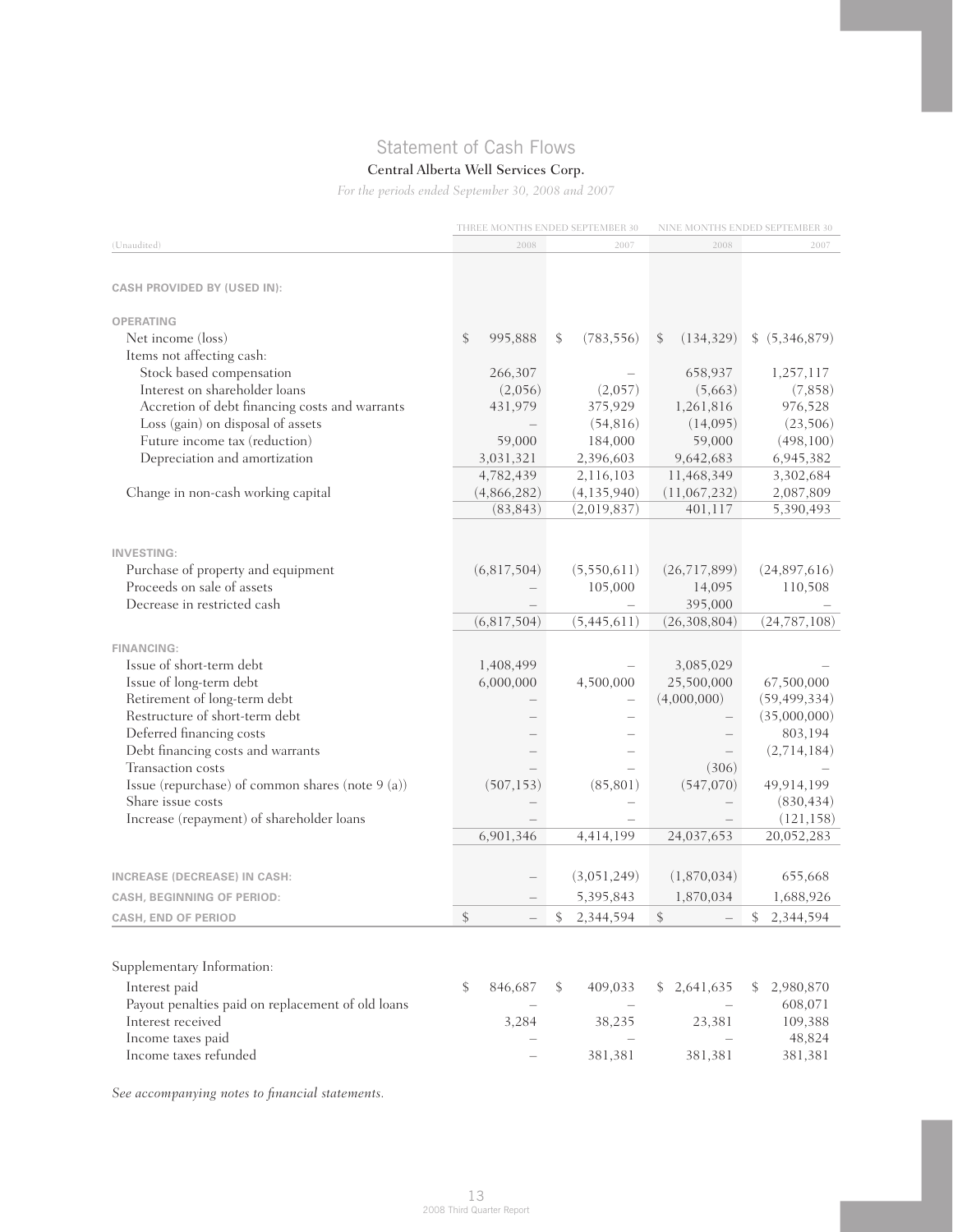## Notes to the Financial Statements

## Central Alberta Well Services Corp.

*For the three and nine months ended September 30, 2008*

#### 1. Description of business:

Central Alberta Well Services Corp. (CWC) is an oilfield services company providing production services to oil and gas exploration and development companies throughout the Western Canadian Sedimentary Basin.

#### 2. Basis of presentation:

 The financial statements have been prepared in accordance with Canadian generally accepted accounting principles ("GAAP"). These interim financial statements follow the same accounting policies as the most recent annual financial statements except as described in Note 5. Not all disclosures required by GAAP for annual financial statements are presented in these interim financial statements. The interim financial statements should be read in conjunction with the most recent annual financial statements.

Certain prior period amounts have been reclassified to conform to the current period's presentation.

### 3. Seasonality of operations:

 The Company's operations are located in Western Canada. The ability to move heavy equipment safely and efficiently in Western Canadian oil and natural gas fields is dependent on weather conditions. Activity levels during the first quarter are typically the most robust as the frost creates a stable ground mass that allows for easy access to well sites and easier service rig movement. The second quarter is traditionally the slowest due to road bans during spring break-up. When winter's frost leaves the ground, it renders many secondary roads incapable of supporting the weight of heavy equipment until they have thoroughly dried out. Road bans during this time restrict service rig and support equipment access to well sites. The third quarter has more activity as the summer months are typically drier than the second quarter. The fourth quarter is again quite active as winter temperatures freeze the ground once more maximizing site access. However, there may be temporary halts to operations in extreme cold weather when the temperature falls below -35C.

#### 4. Changes in accounting estimate:

 During the third quarter of 2008, the Company evaluated the depreciation of its production equipment, service rigs and supporting field equipment. As a result of this review it was determined to include salvage values in the calculation of depreciation. This change has been accounted for on a prospective basis with effect from July 1, 2008. For the period ended September 30, 2008, depreciation is \$607,865 lower than would have been had no salvage values been estimated. The Company has determined this will provide a more reasonable allocation of the cost of the assets to the periods they are used.

#### 5. Changes in accounting policy:

 On January 1, 2008, the Company adopted CICA Handbook Sections 3130 "Inventories", Section 3862 "Financial Instruments – Disclosures", Section 3863 "Financial Instruments – Presentation", and Section 1535 "Capital Disclosures". These new standards have been adopted on a prospective basis with no restatement of prior periods.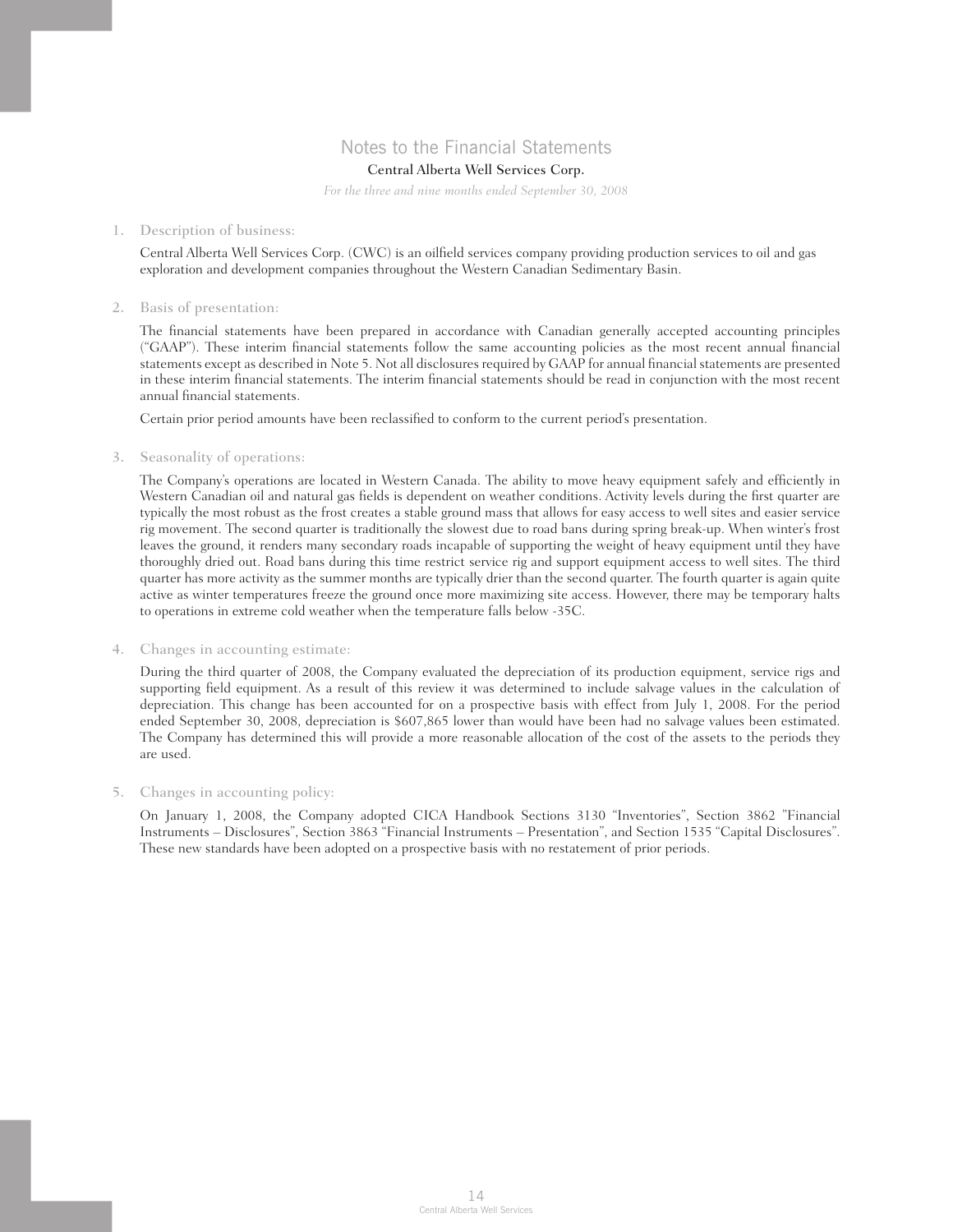## Central Alberta Well Services Corp.

*For the three and nine months ended September 30, 2008*

 Section 1535 requires the Company to disclose quantitative and qualitative information regarding its objectives, policies and processes for managing its capital.

 Section 3031 requires inventories to be measured at the lower of cost or net realizable value and the reversal of previously recorded write downs to realizable value when the circumstances that caused the write down no longer exist. The new standard did not have a material impact on the Company's financial statements for the period ended September 30, 2008.

 The new Sections 3862 "Financial Instruments – Disclosures" and 3863 "Financial Instruments – Presentation" prescribe the requirements for presentation and disclosure of financial instruments. These two new standards increase the Company's disclosure regarding the nature and extent of the risks associated with financial instruments and how these risks are managed.

 In February 2008, the Canadian Institute of Chartered Accountants issued Section 3064 "Goodwill and Intangible Assets", replacing Section 3062, "Goodwill and other intangible assets". The new section establishes standards for the recognition, measurement, presentation and disclosure of goodwill and intangible assets. The new standard will be applicable to the Company on January 1, 2009. The Company is currently evaluating the impact of this new section on its financial statements.

### 6. Capital management:

 The Company's strategy is to maintain a level of capital for operations and to sustain future growth of the business. The Company strives to maintain a healthy balance between debt and equity to ensure the continued access to capital markets to fund growth and ensure long-term viability. The Company monitors its capital balance through regular evaluation of long-term debt to equity ratio. The components of capital as well as the long-term debt to equity ratio as of September 30, 2008 and December 31, 2007 are shown in the table below.

|                          |                             | SEPTEMBER 30. DECEMBER 31. |
|--------------------------|-----------------------------|----------------------------|
|                          | 2008                        | 2007                       |
| Long-term debt           | $$52,215,476$ $$29,453,660$ |                            |
| Shareholders' equity     | 81.893.427                  | 81,916,194                 |
| Long-term debt to equity | 0.64                        | 0.36                       |

### 7. Bank indebtedness:

 The Company has available a line of credit to a maximum of \$3 million at interest rate of bank prime plus 0.5%. As at September 30, 2008, \$3.1 million had been drawn. Monthly repayments of interest only secured by a general security agreement on all assets.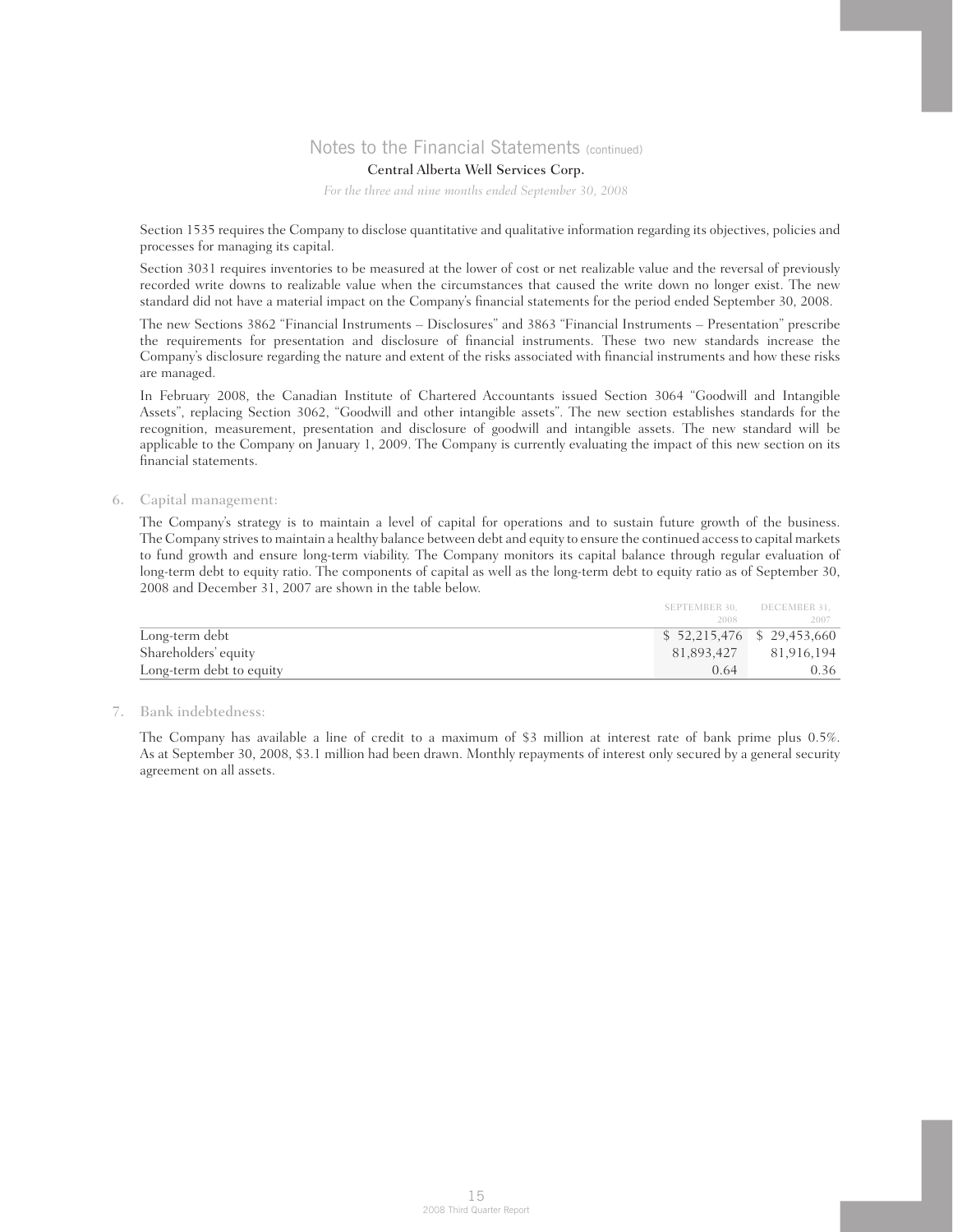## Central Alberta Well Services Corp.

*For the three and nine months ended September 30, 2008*

## 8. Long-term debt:

|                                                                                                                                                              | <b>SEPTEMBER 30.</b><br>2008 | DECEMBER 31.<br>2007 |
|--------------------------------------------------------------------------------------------------------------------------------------------------------------|------------------------------|----------------------|
| Credit facility for \$60 million (2007: \$63 million) at interest rate of bank                                                                               |                              |                      |
| prime plus 0.5% up to \$35 million outstanding and escalating after that<br>amount to maximum of prime plus 2.00%, maturing on January 25, 2010.             |                              |                      |
| Monthly repayments of interest only secured by a first charge on equipment                                                                                   |                              |                      |
| and a general security agreement on all assets.                                                                                                              | \$54,700,000                 | 33,200,000           |
| Unsecured, interest-free loan from Government of Canada related                                                                                              |                              |                      |
| to a patent and repayable upon commercial application of the patent.                                                                                         | 24,500                       | 24,500               |
| Total debt                                                                                                                                                   | 54,724,500                   | 33,224,500           |
| Less transaction costs relating to the \$60 million (2007: \$63 million)<br>long-term facility which includes the \$35 million original short-term facility. | (1,322,945)                  | (2,000,813)          |
|                                                                                                                                                              |                              |                      |
| Less value of 3,030,303 warrants issued relating to the \$60 million                                                                                         |                              |                      |
| (2007: \$63 million) long-term facility.                                                                                                                     | (1,186,079)                  | (1,770,027)          |
|                                                                                                                                                              | \$52,215,476                 | \$29,453,660         |

At September 30, 2008, estimated principal repayments for each of the next five years are as follows:

| 2009       | S<br>$\overline{\phantom{0}}$ |
|------------|-------------------------------|
| 2010       | 54,700,000                    |
| 2011       | $-$                           |
| 2012       | —                             |
| Thereafter | 24,500                        |
|            | \$54,724,500                  |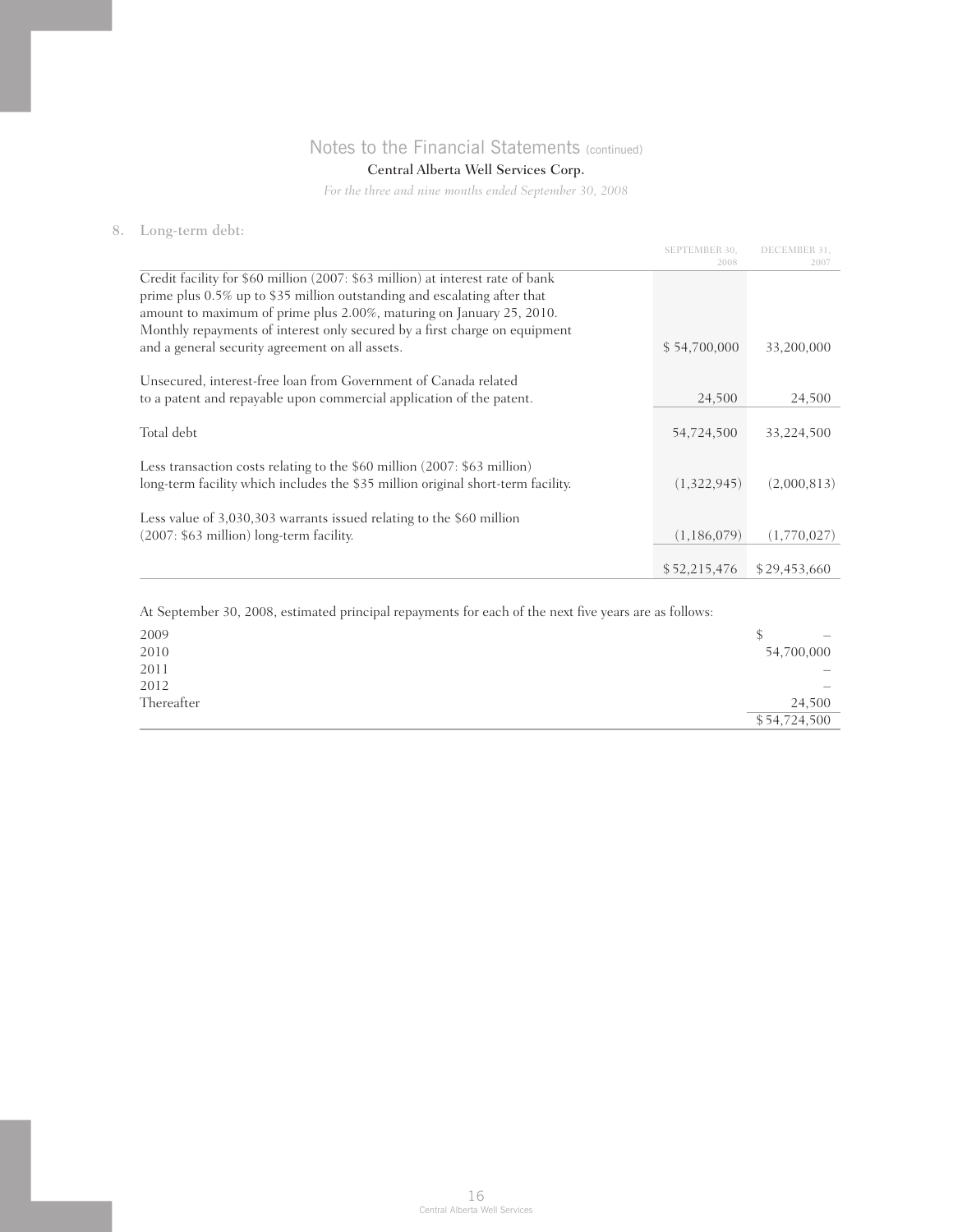## Central Alberta Well Services Corp.

*For the three and nine months ended September 30, 2008*

### Share capital:

a) Authorized:

Unlimited number of Class A common, voting and publicly traded shares.

 Unlimited number of Class B common, non-voting, non-trading shares; convertible to Class A only in the case of solicitation bid.

### Issued:

| <b>CLASS A</b>                                          |               | <b>AMOUNT</b>            |
|---------------------------------------------------------|---------------|--------------------------|
| Balance at January 1, 2007                              | 41,873,273    | \$47,661,284             |
| Application of prior year deficit against share capital |               | (15,097,957)             |
| Issued on private placement                             | 48,814,447    | 34,170,113               |
| Share issue costs (net of $tax - $252,286$ )            |               | (578, 149)               |
| Share consolidation (1 share for every 4 outstanding)   | (68,015,790)  |                          |
| Repurchase of common shares                             | (438,200)     | (1,275,162)              |
| Share transfer to Class B shares                        | (500,000)     | (1,400,000)              |
| Balance at December 31, 2007                            | 21,733,730 \$ | 63,480,129               |
| Balance at January 1, 2008                              |               | 21,733,730 \$ 63,480,129 |
| Repurchase of shares                                    | (333,000)     | (969,030)                |
| Share transfer to Class B shares                        | (250,000)     | (700,000)                |
| Balance at September 30, 2008                           |               | 21,150,730 \$ 61,811,099 |

| <b>CLASS B</b>                                        | <b>NUMBER</b>            | <b>AMOUNT</b>               |
|-------------------------------------------------------|--------------------------|-----------------------------|
| Balance at January 1, 2007                            | $\overline{\phantom{m}}$ |                             |
| Issued on private placement                           | 22,614,124               | 15,829,887                  |
| Share consolidation (1 share for every 4 outstanding) | (16,960,593)             |                             |
| Share transfer from Class A shares                    | 500,000                  | 1,400,000                   |
| Balance at December 31, 2007                          |                          | 6,153,531 \$ 17,229,887     |
| Balance at January 1, 2008                            |                          | 6, 153, 531 \$ 17, 229, 887 |
| Share transfer from Class A shares                    | 250,000                  | \$700,000                   |
| Balance at September 30, 2008                         | 6,403,531                | \$17,929,887                |
| Total Share Capital as at September 30, 2008          | 27,554,261               | \$79,740,986                |
| Total Share Capital as at December 31, 2007           | 27.887.261               | 80.710.016<br><sup>\$</sup> |

 In August 2007, the Company began repurchasing Class A shares under a Normal Course Issuer Bid ("NCIB") program. On September 1, 2008 the NCIB program was renewed, permitting the Company to purchase up to a maximum of 1,073,187 Class A shares on the open market. From January 1, 2008 to August 31, 2008, 468,200 Class A shares were repurchased under the initial NCIB program. From September 1 to September 30, 2008, 303,000 Class A shares were repurchased at an average price (including commissions) of \$1.67 per share under the new NCIB. Of the 303,000 Class A shares repurchased under the new NCIB, 235,100 have been returned to treasury and cancelled.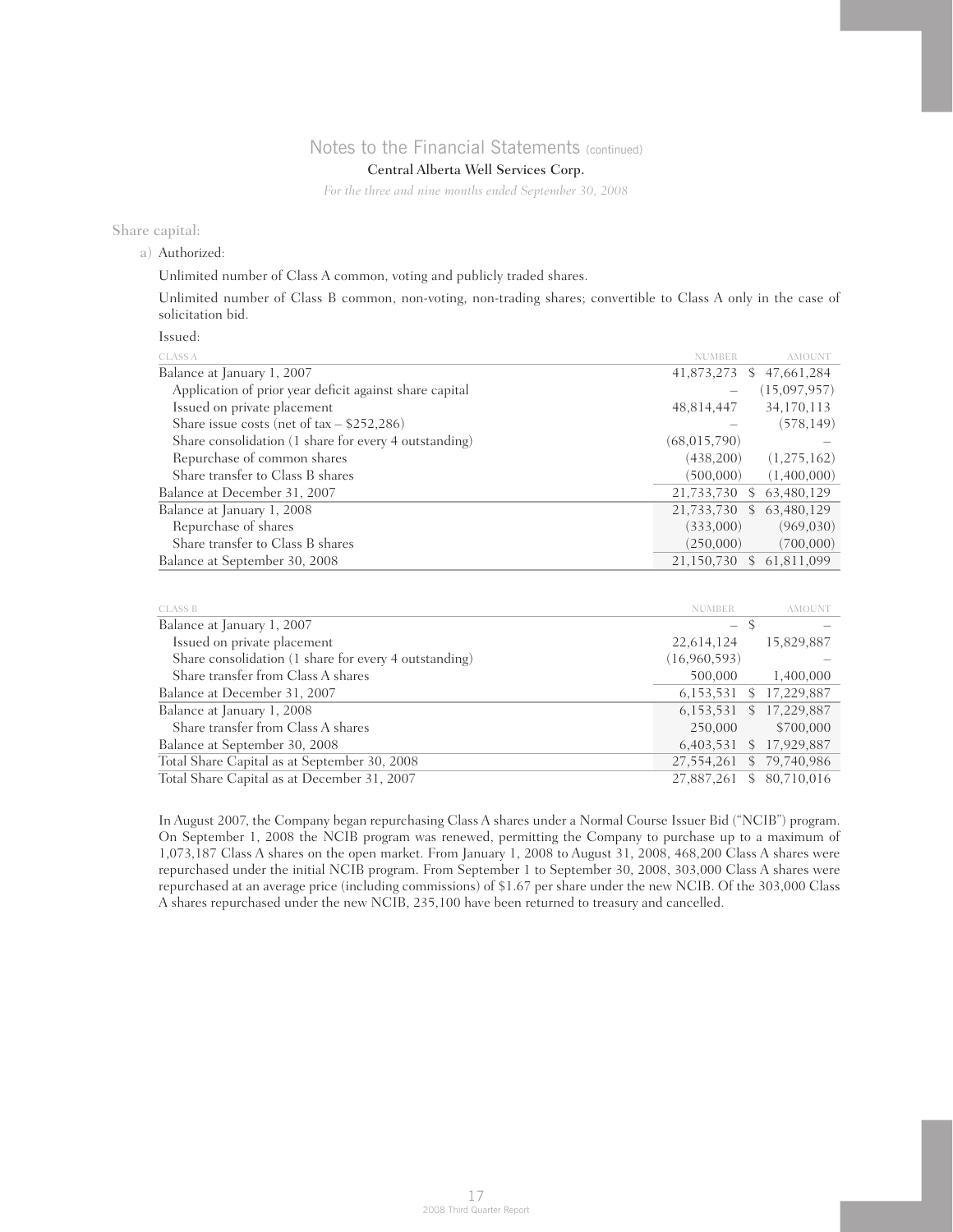### Central Alberta Well Services Corp.

*For the three and nine months ended September 30, 2008*

#### 9. Share capital (continued):

#### b) Performance warrants:

 The Company issued 3,600,000 performance warrants on April 28, 2005 to certain directors and officers with a term of five years (900,000 warrants after the July 2007 1 for 4 share consolidation). Upon vesting, the warrants were exercisable into shares of the Company at a price of \$1.00 per share (\$4.00 per share after the July 2007 1 for 4 share consolidation). Vesting was conditional upon the weighted average trading price of the Company's common shares being above specified levels for 20 consecutive trading days. During the fourth quarter of 2005, the vesting conditions were met for 100% of the warrants and compensation expense was recognized. The grant date fair value at the time of issue was \$0.38 per warrant. Of these warrants, 2,936,850 (82%) were subject to an escrow agreement, whereby subject to the vesting conditions, 10% of the warrants were released upon issuance and 15% of the balance are releasable every six months for three years (734,213 warrants after the July 2007 1 for 4 share consolidation).

### c) Basic and diluted income (loss) per share:

| THREE MONTHS ENDED SEPTEMBER 30                                  |                 | 2008          |                            |                            | 2007          |                            |
|------------------------------------------------------------------|-----------------|---------------|----------------------------|----------------------------|---------------|----------------------------|
|                                                                  | <b>NET LOSS</b> | <b>SHARES</b> | PER SHARE<br><b>AMOUNT</b> | <b>NET LOSS</b>            | <b>SHARES</b> | PER SHARE<br><b>AMOUNT</b> |
| Basic and diluted income<br>loss per share                       | 995,888         | 27,824,035    | 0.04<br>S.                 | $(\$783,556)$              | 28,316,990    | $(\$0.03)$                 |
| Securities excluded from diluted<br>loss per share as the effect |                 |               |                            |                            |               |                            |
| would be anti-dilutive                                           |                 | 5,919,053     |                            |                            | 3,030,303     |                            |
| NINE MONTHS ENDED SEPTEMBER 30                                   |                 | 2008          |                            |                            | 2007          |                            |
|                                                                  | <b>NET LOSS</b> | <b>SHARES</b> | PER SHARE<br><b>AMOUNT</b> | <b>NET LOSS</b>            | <b>SHARES</b> | PER SHARE<br><b>AMOUNT</b> |
| Basic and diluted income                                         |                 |               |                            |                            |               |                            |
| (loss) per share                                                 | \$134,329       | 27,858,077    |                            | $(\$0.00)$ $(\$5,346,879)$ | 28,322,627    | $($ \$0.19)                |
| Securities excluded from diluted<br>loss per share as the effect |                 |               |                            |                            |               |                            |
| would be anti-dilutive                                           |                 | 5,919,053     |                            |                            | 3,030,303     |                            |

 Per share amounts have been calculated taking into account the consolidation of shares which occurred on July 12, 2007 at a ratio of one Class A common share for each four common shares outstanding (1:4). Following the consolidation the Company had 22,671,930 Class A common shares and 5,653,531 Class B common shares outstanding. At September 30, 2008 771,200 shares had been repurchased from the TSX Venture Exchange and 750,000 have been converted from Class A to Class B leaving the Company with 21,150,730 Class A shares available for trading and 6,403,531 Class B shares.

#### d) Warrants

 As part of the \$60 million (2007: \$63 million) long-term credit facility entered into in January 2007, approximately 12.1 million common share purchase warrants were issued by the Company to the lender, exercisable into common shares of the Company at a price of \$0.825 per share, expiring in January 2010. The Company agreed to redeem any unexercised warrants that remain outstanding on the warrant expiry date at a price of \$0.10 per warrant. In July 2007, the Company consolidated both Class A and Class B shares by issuing one (1) share for every four (4) outstanding. The warrants were consolidated as well, resulting in 3,030,303 common share purchase warrants exercisable into common shares at a price of \$3.30 per share, with any unexercised warrants at the warrant expiry date to be redeemed at \$0.40 per warrant. A fair market value of \$2,412,121 has been estimated for these warrants based on the Black-Scholes model.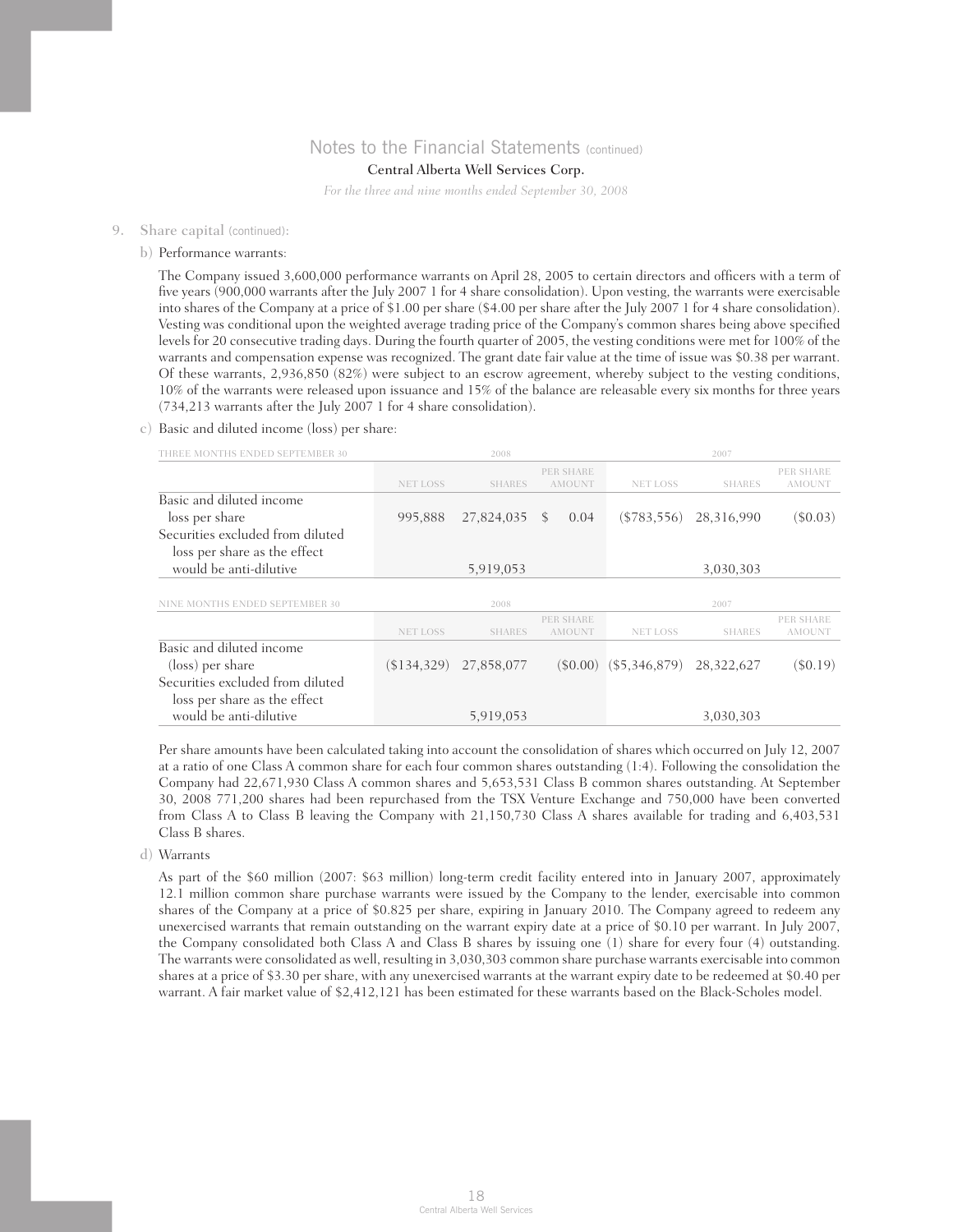### Central Alberta Well Services Corp.

*For the three and nine months ended September 30, 2008*

#### 10. Commitments:

 As at September 30, 2008, the Company is committed for an estimated \$20.2 million upon completion and delivery of equipment in various stages of construction. Expected delivery is late in the fourth quarter of 2008 or early in the first quarter of 2009. To date, the Company has made deposits and progress payments of approximately \$7.0 million.

#### 11. Financial instruments:

 The Company has designated its financial instruments as follows: cash is classified as held-for-trading, which is measured at fair value; accounts receivable are classified as loans and receivables which are measured at amortized cost; bank indebtedness, accounts payable and accrued liabilities and long-term debt are classified as other financial liabilities which are also measured at amortized cost. The fair value of these instruments approximates their carrying amount due to their short-term nature. The fair value of long-term debt approximates its carrying value as stated interest rates reflect current borrowing rates available to the Company.

The Company has exposure to credit, liquidity and market risk as follows:

a) Credit risk:

 The Company's policy is to enter into agreements with customers that are well-established and well-financed within the oil and gas industry to reduce credit risk. There is always a risk relating to the financial stability of customers and their ability to pay. Management will continue to periodically asses the credit worthiness of all its customers and views the credit risk on its accounts receivable as normal for its industry.

 During the first nine months of 2008, in the opinion of the Company, decreased liquidity left two customers with potentially insufficient funds to settle obligations and recent changes in the operations of another customer resulted in increased exposure to credit risk. As a result, bad debt expense of \$143,014 was provided for in the first nine months of 2008.

b) Liquidity risk:

 Liquidity risk relates to the risk that the Company will encounter difficulty in meeting its financial obligations. The credit facilities available consist of a long-term facility to a maximum of \$60 million maturing on January 25, 2010 and a short-term operating line of credit to a maximum of \$3.0 million. Long-term facilities are used to fund capital acquisitions and the short-term line of credit is used to settle current obligations such as accounts payable. It is the intention of the Company that refinancing of the long term facility will be negotiated at that time should it be required. The Company may be exposed to liquidity risk if it is unable to collect its trade accounts receivable balances in a timely manner, which could in turn impact the Company's long-term ability to meet commitments under its current facilities. In order to manage this liquidity risk, the Company regularly reviews its aged accounts receivable listing to maintain accounts outstanding over 60 days to less than 25 percent of the total balance. As at September 30, 2008, the balance of trade accounts receivable in excess of 90 days was \$935,694, representing approximately 5% of the trade accounts receivable balance, of this amount \$143,014 has been provided for as an allowance for bad debts. In addition, the Company regularly reviews its components of debt to equity to maintain a conservative structure. A structure is maintained that focuses on growth of the Company while ensuring viability for stakeholders. Finally, in an effort to combat the seasonality of the oilfield business and reduce long-term liquidity risk exposure, the Company regularly reviews its cash availability and whenever the conditions permit, the excess cash is applied to the debt outstanding.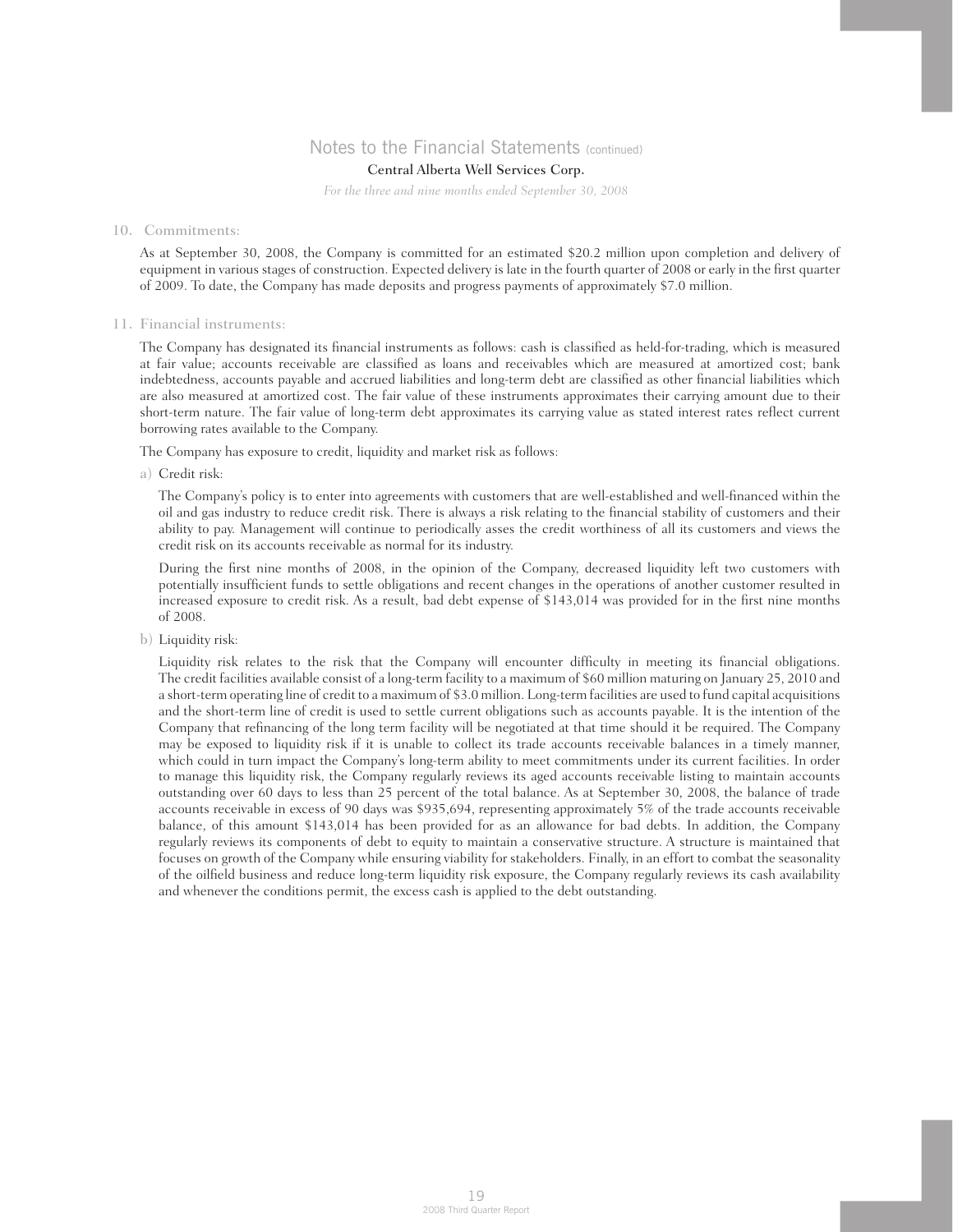## Central Alberta Well Services Corp.

*For the three and nine months ended September 30, 2008*

### c) Market risk:

 Market risk is comprised of interest rate risk and foreign currency risk. The Company's exposure to financial market risk is limited since there are no significant financial instruments which will fluctuate as a result of changes in market prices.

i. Foreign currency risk:

 Foreign currency risk arises from the fluctuations in foreign exchange rates and the degree of volatility of these rates relative to the Canadian dollar. The Company is not significantly exposed to foreign currency risk.

ii. Interest rate risk:

 The Company manages its exposure to interest rate fluctuations through the issuance of a combination of variable and fixed rate borrowings. For the three and nine months ended September 30, 2008, a one percent change in the prime lending rate would have impacted net income by \$128,653 and \$372,274, respectively.

### 12. Segmented information:

 The Company operates in two primary segments within the service industry in Western Canada: Well Servicing and Other Oilfield Services. The Well Servicing segment provides well services through the use of service rigs and coil tubing units. The Other Oilfield Services segment provides snubbing, nitrogen, production testing and equipment rentals, primarily providing support services to the well service business.

 The Company evaluates performance on net income before taxes. Inter-segment sales are recorded at current market prices and eliminated upon consolidation.

 The reportable segments are distinct operations as they offer complementary services to the well service business. Once a service rig is onsite, the other services are typically onsite at various times supporting the rig activity. However, these services can be sold independently of the well servicing. They are managed separately as the businesses were acquired as a unit and the Company has retained the management of each acquired company.

The amounts related to each industry segment are as follows: